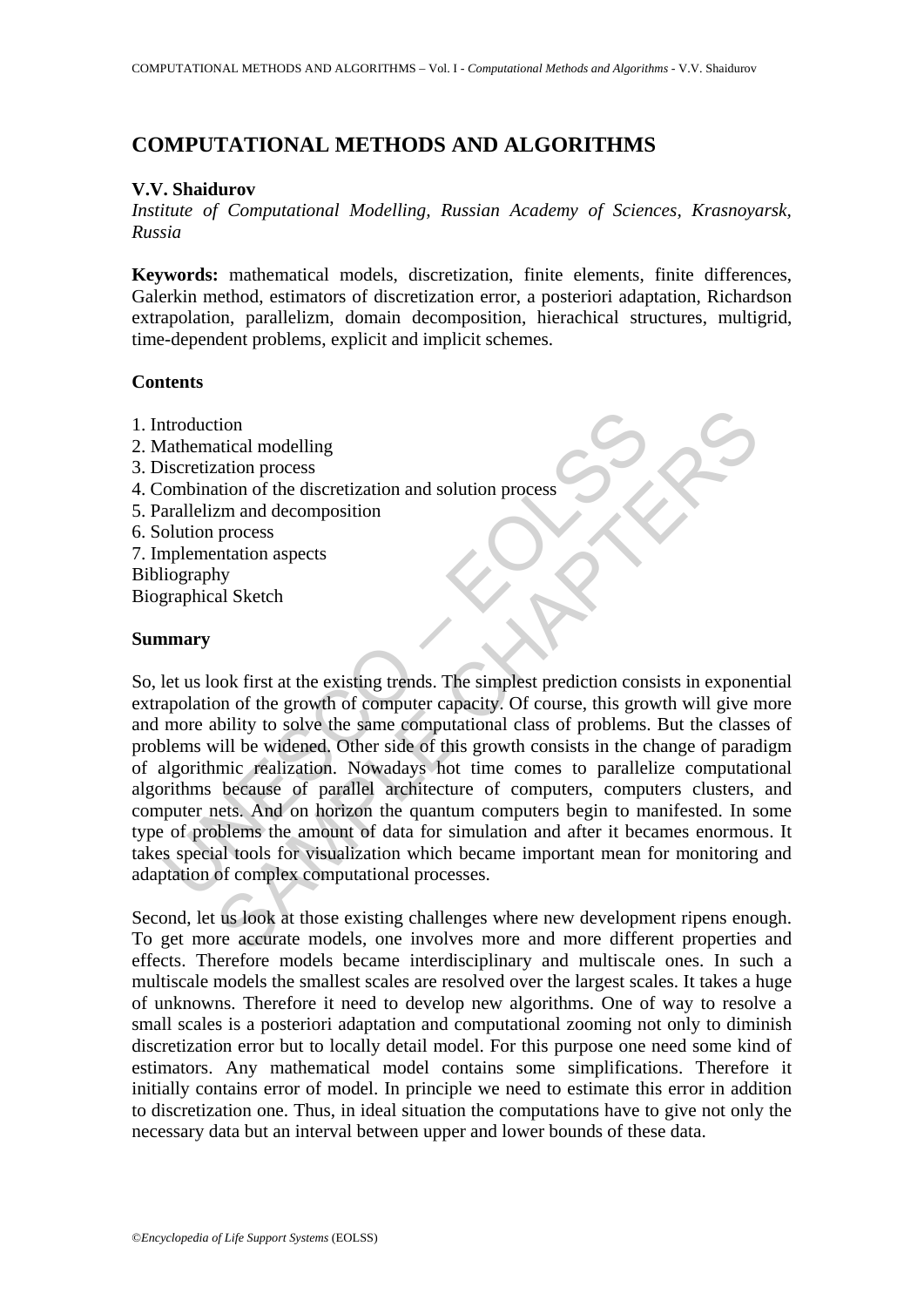And of course, computational algorithms as sagnificant part with mathematical modelling, numerical analysis, computers, and computer science will serves more and more complicated problems: new materials, chemical and physical processes, weather prediction, environmental flows, computer model of human body, etc.

## **1. Introduction**

I.N. Moiseev [2], this invention can be compared only with gettin the invention of a computed M.N. Moiseev [2], this invention can be compared only with gettin the invention of a steam-engine. Due to getting control over athematics. The major reason is the invention of a computer. In the opinoseev [2], this invention can be compared only with getting control over enting of a steam-engine. Due to getting control of a feam-engine. Due to get Mathematics has arisen from daily practical needs of human being early in the development of the human society in the course of its struggle for survival. But having once arisen, abstract ideas started to develop independently. Nowadays the development of mathematics is due to the development of productive forces of society, the development of industry, transport, financial and insurance business, information providing for society. In the last decades none of the knowledge areas has changed as much as mathematics. The major reason is the invention of a computer. In the opinion of N.N. Moiseev [2], this invention can be compared only with getting control over fire and the invention of a steam-engine. Due to getting control over fire, great individual resources of a human organism, that were expended on digesting raw food, were released and turned to the intellectual evolution; this enabled the mankind to survive hard thousand years of the glacial period. Similarly, a steam-engine allowed a man to overcome the energy crisis. It permitted the use of energy resources that had been accumulated on the planet in milliards years of its existence. Besides, it was a starting mechanism of the chain reaction which is called the technical progress. Computers enable us to get out of the information crisis. The extreme complication of science, technology, and industry has generated the need to deal with a great body of information, with more and more efforts being required to process and assimilate it. But physiological resources of a man remain the same. The use of a computer increases the power of our tools of knowledge and control. At first, a computer was used by physicists and engineers as a calculator. At that time a new field of mathematics, namely, computational one, began to develop. In this branch of mathematics attention was concentrated on solving well-defined mathematical problems and the task was reduced to the construction of a method for solving a problem with the help of a computer. During this period of the science development a number of problems arised, such as the stability of difference schemes, the convergence of iterative processes, the influence of errors etc. Since 1950s, an increasing number of computers (of the second generation) was coming into use in economics and management. Problems arising in these fields involve the processing of a great body of information. At that period new branches of mathematics were developed. Among them the theory of algorithmic languages stands out. It is a new type of formalization which is suitable for the formulation of problems of various kinds.

Then a dialog with a computer during the process of computation was made possible with systems of vizualization of results. This provides a new tool for analysis that enables to test hypotheses and to perform computer experiments.

Finally, parallelizm, i.e., solving a problem with the use of tens, hundreds, or thousands of processors, becomes the means for acceleration of computations. This gives impetus to revising the efficiency of algorithms employed.